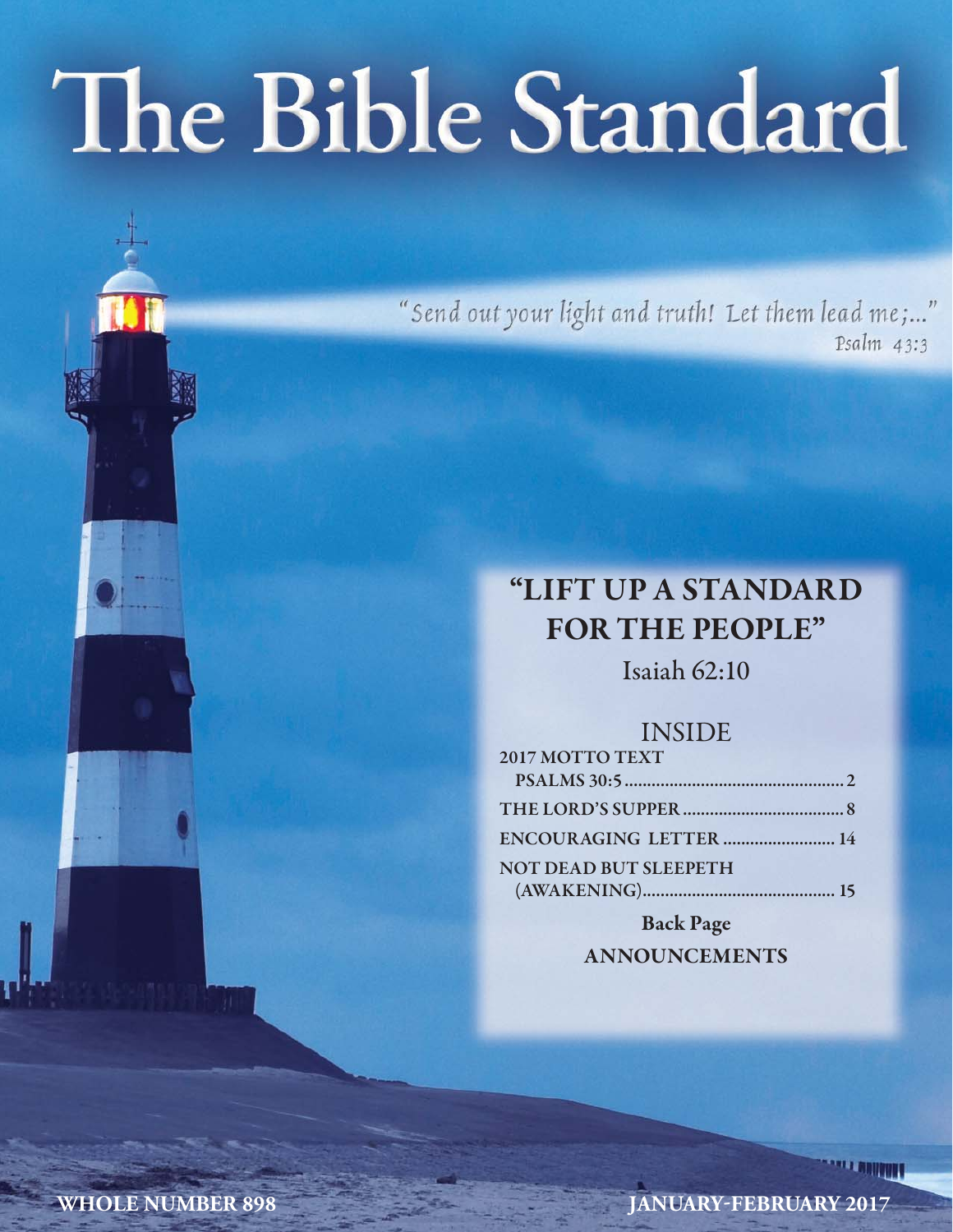2017 MOTTO TEXT *"For his anger endureth but a moment; in his favor is life*: *weeping may endure for a night, but joy cometh in the morning"—*Psalm 30:5*.*

JOY is a tertiary grace, i.e., a compound grace, one of the twelve graces symbolized by the twelve precious stones in the high priest's breastplate and in the twelve

tell such that "joy cometh in the morning," and to assist them to arise and at once put on the garments of praise, and begin to walk in newness of life (Psa. 30:5).

foundations of heavenly Jerusalem. Accordingly, it is a very important part of Christlikeness. There are well over 200 Scriptures that speak on the subject of joy and the Bible abounds also in examples of God's people rejoicing. We will touch on only a few.

Joy may be defined as gladness of heart and mind, exultation of heart and mind,

happiness of heart and mind. All will at once recognize the propriety of these definitions. And all of us who are disciples of Christ by our experiences of joy know that the above given definitions properly portray our feelings of joy. All persons are not joyous; for the bulk of humankind are, generally speaking, usually given to sorrow rather than to joy. It could not be otherwise under the reign of the Adamic curse; for pain, suffering, sickness, losses, disappointments, enmities, dying, death and mourning abound on all sides and make the race sorrowful; for humankind have been living in the night of sin in which weeping has been enduring (Psa. 30:5). Joy is not the usual and enduring experience of the race under the curse. But it is the privilege of God's consecrated people to be joyous.

Many are in darkness respecting the Word of God. They have not received the spirit of comfort and love, and therefore cannot appreciate the loving, gracious Plan which the Word of God upholds. Therefore, it is part of our commission to point them to "the Lamb of God, who takes away the sin of the world" (John 1:29), to point them to the beauty of the resurrection for the ashes of death and glories which the Lord has promised by and by to take the place of the spirit of heaviness, disappointment, sorrow, and trouble of this present time. It is our commission to



Were it not that we have the comfort and consolation of the Scriptures, and the joy and peace which the world can neither give nor take away, ours would be a sad lot indeed. But under conditions as the Lord has arranged it is our privilege to rejoice in tribulation, and in everything give thanks-even

while suffering the loss of earthly things. What a blessed and comforting thought it is that the whole world of mankind will have an opportunity to learn of the goodness of God and accept of His favor unto eternal life, by obedience. "If there be therefore any consolation in Christ, if any comfort of love, if any fellowship of the Spirit, if any bowels and mercies, fulfil ye my joy, that ye be likeminded, having the same love, being of one accord, of one mind" (Phil. 2:1, 2).

Our text states very plainly of a time of darkness before a time of joy: Psa. 30:5 says "Weeping may endure for a night, but joy cometh in the morning!" No other book treats the matter of human woe and sorrow in the wise, tender, sympathetic, helpful manner of the Bible. It assures us that, through Satan's influence, the world may be cold, heartless and disappointing, and often this same attitude is in our friends, relatives or others from whom we may have expected better things. But "joy cometh in the morning" because as children of God, we have a God of sympathy, a God of love, "the Father of mercies, and the God of all comfort; who comforts us in all our tribulations" (2 Cor. 1:3, 4).

Jehovah in His Word given through His Son for the benefit of the consecrated believer, points out what is termed the Truth and we recognize by this Truth that the

The Bible Standard—(ISSN: 1556-8555) Publisher, the Bible Standard Ministries (LHMM)—Address: Bible Standard Ministries, 1156 St. Matthews Road, Chester Springs, PA, 19425-2700, U.S.A. Editor, Leon J. Snyder. Periodicals Postage paid at Kutztown, PA. Postmaster: Send address corrections to Th e Bible Standard, 1156 St. Matthews Road, Chester Springs, PA, 19425-2700; Rates: One year's subscription—\$12.00 (6 issues); single issues—\$2.50 each. **Web Site: www.biblestandard.com**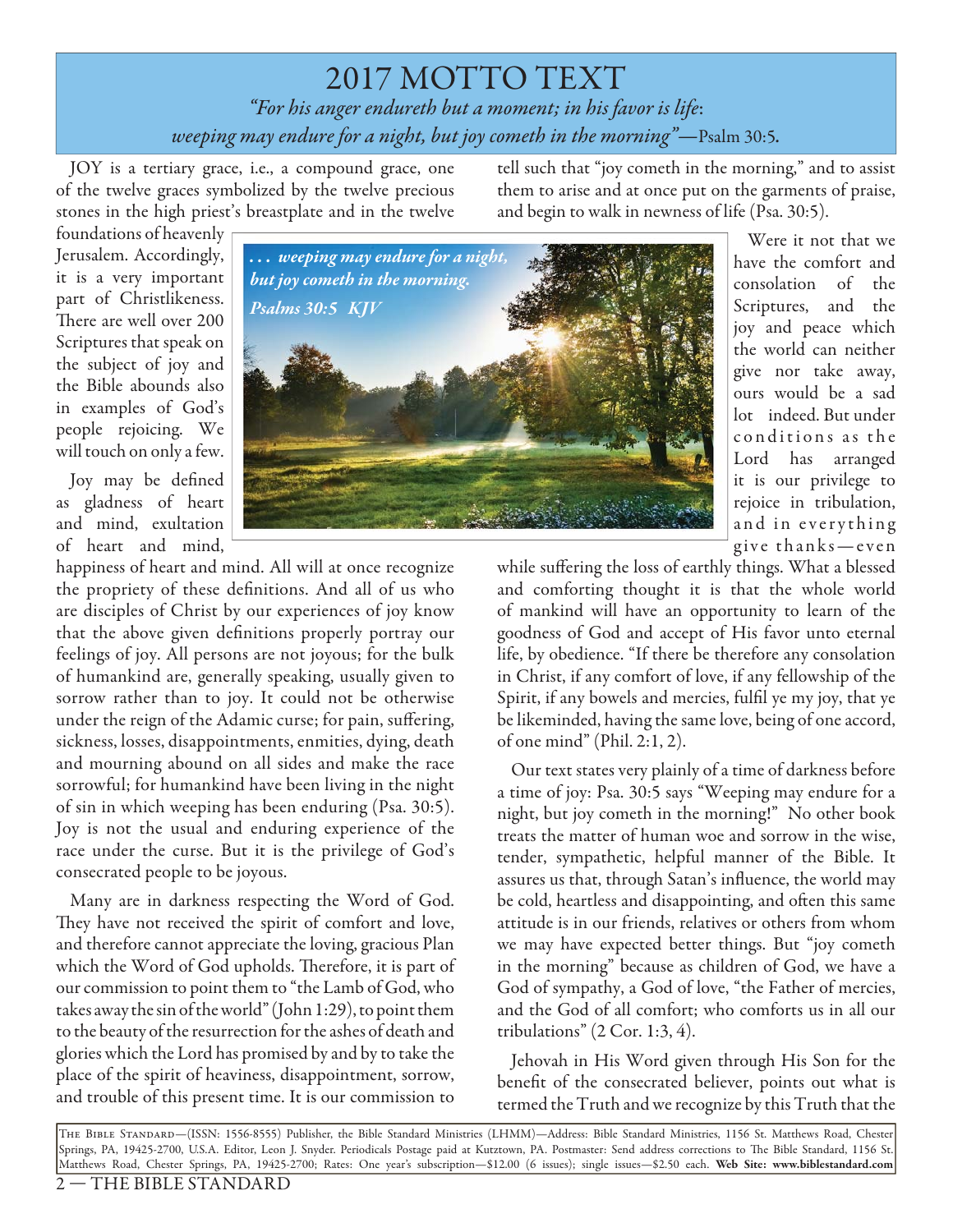world has been under a blight and curse of death for over 6000 years. Appropriately, our text describes this period as a dark time of hard, blighting experiences, a night of weeping, of sorrow. In harmony with this figure, we read in Isa. 60:2 that "darkness shall cover the earth, and gross darkness the people." This condition affects not only those who are in alienation from God through ignorance, superstition and the power of sin, but also those who have accepted the grace of God and are seeking to walk in the footsteps of Jesus. Well does St. Paul say, "The whole creation groaneth and travaileth in pain together until now. And not only they, but ourselves also, which have the firstfruits of the Spirit, even we ourselves groan within ourselves, waiting for the adoption, to wit, the redemption [deliverance] of our body" (Rom. 8:22, 23).



John 17:17 states very clearly "Sanctify them through thy truth: thy word is truth." The heathen religions know nothing of a God of loving kindness—the attributes of their gods consist mostly of more or less fierceness. Their gods are to be placated [to be soothed by concession] and often worshiped from fear of what they otherwise would do to their subjects. Jehovah, the God of the Bible, on the contrary, assures us that "The LORD shall give thee rest from thy sorrow, and from thy fear" (Isa. 14:3); He assures us of His love, His sympathy, in all of our distresses—His interest in our affairs, as His people—and also of His provision for the ultimate highest welfare of all who through Christ will come into and remain in the attitude of loving righteousness and hating iniquity—the only proper attitude of heart, the only attitude which He can approve and bless with everlasting life.

As Bible students, we recognize by being in touch with the Eternal One, that there are to be two salvations one celestial and one terrestrial (1 Cor. 15:40). Yes, the secret of the LORD is with them that show reverence to Him, and He will show them His covenant. Those having done good things, [the one true Church in glory] to a resurrection of life, and those of the groaning creation in general, to a resurrection of judgement (John 5:29). The

Bible represents itself as being the candle of the LORD, the lamp of Divine Truth and enlightenment. But it tells us that its light is not for the groaning creation in general at the present time. Its light is only for those who by faith and obedience unto consecration, or dedication, to God seek to walk in the footsteps of Jesus. They need the advancing light. God provides it for them "but the path of the just is as the shining light, that shineth more and more unto the perfect day" (Prov. 4:18).

No *eye* has seen, no *ear* has heard, no *mind* has conceived what God has prepared for those who *Love* Him. 1 Cor. 2:9 *Wait for your miracle*

The Truth as due comes to God's people adapted to their varying providential needs, circumstances and experiences; for the Word of God was so framed by God that it is not only adapted to the needs of God's people in general, but it is also adapted to their individual needs amid their varying circumstances

and experiences. God arranged His Word so as to be adaptable to the general needs of His people. How blest the consecrated child of God is to have the constructive advancing Truth to the needs of God's people! Oh, "Thy word is a lamp unto my feet, and a light unto my path" (Psa. 119:105). This light evidently does not shine far into the future, but enough for each onward step as it becomes due and is revealed to us.

Many of the groaning creation turn to imaginations, séances, dreams, cards, palm reading and visions with the hope of understanding their future standing before God. While the Bible speaks of "the vision" on the Mount of Transfiguration as being very forceful to their minds as teaching the coming of our Lord in glory, in due time. Nevertheless, says the Apostle Peter in honoring the Bible above any vision, "We have also a more sure word of prophecy; whereunto ye do well that ye take heed, as unto a light that shineth in a dark place, until the day dawn, and the day star arise" (2 Pet. 1:19), indicating that the morning is at hand and that the Sun of Righteousness will soon fulfill its mission of blessing all the families of the earth (Mal. 4:2; Gal 3:8; Gen. 12:3).

How glad we should be that our Heavenly Father in His love has arranged for a morning of joy for the world in His own due time! And how thankful we should be that to some extent He has given to us in advance a message,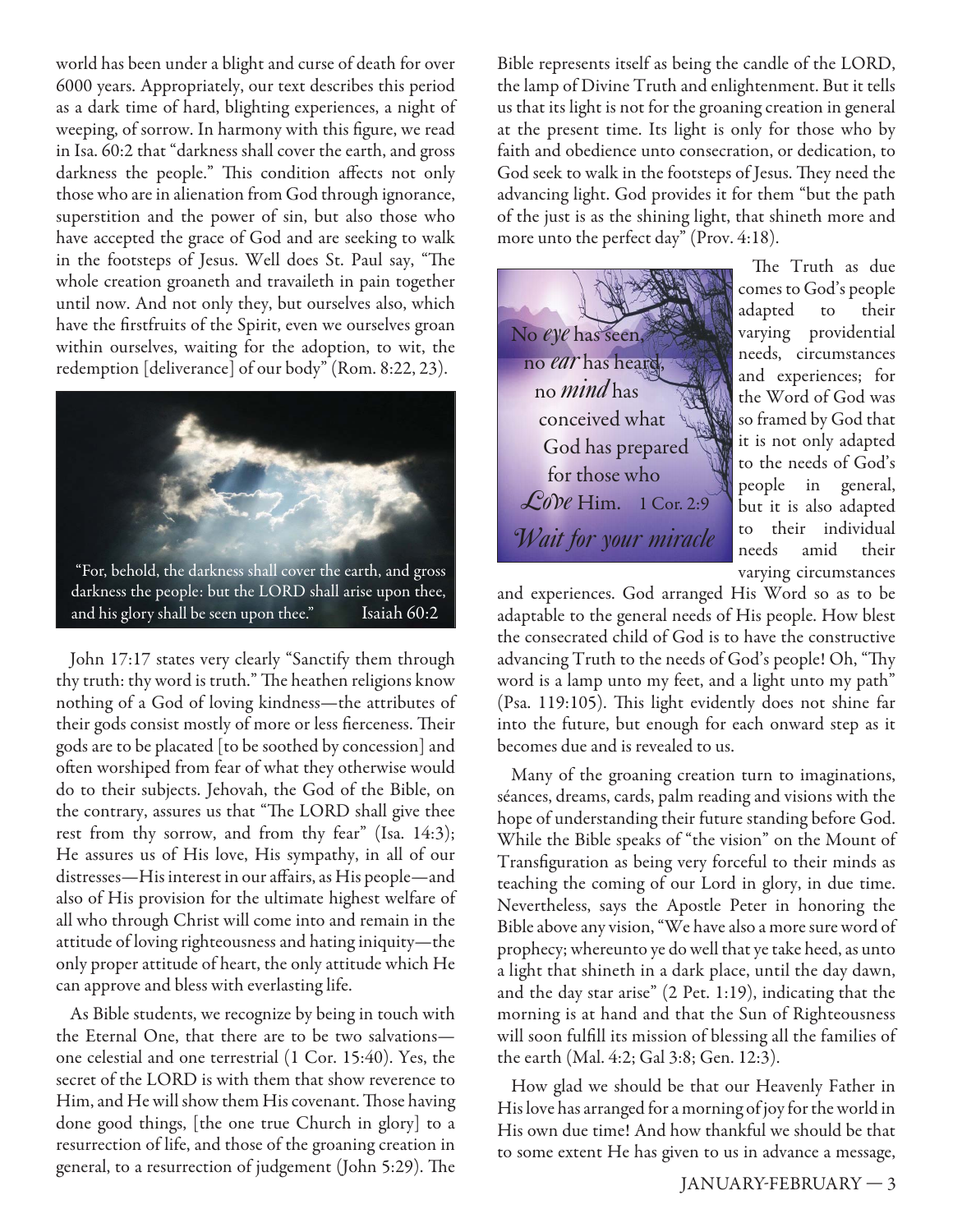a revelation and explanation, to comfort us, to sustain us in the way! We have already seen that this revelation is only for those who have the eyes and ears of faith at the present time. "Blessed are your eyes, for they see; and your ears, for they hear." "He that hath an ear [to hear], let him hear" (Matt. 13:16; Rev. 3:13). All mankind are waiting for the beginning of the new and better day to come, when "the creature itself shall be delivered from the bondage of corruption into the glorious liberty of the children of God" (Rom. 8:21), the day indicated by the angels and referred to by all the holy prophets, as well as by Jesus and the Apostles (Acts 3:19-21; 17:31; Matt. 19:28; Luke 22:29, 30; 2 Pet. 3:7, 8, 13).

All true Christian believers have indeed blessings which the world has not, blessings of faith, peace, joy, fellowship of spirit with the Lord and (in many cases) with other believers; but, blessed as these Divine favors are, they still leave much to be desired, and so we groan within ourselves, waiting for the glorious conditions that are to be ours in the resurrection and Kingdom (1 Cor. 2:9). Perhaps the greatest joy, a joy unknown to the majority of mankind, is the promised resurrection for the entire groaning creation. In order to understand the Bible explanation of how that great joy and the release from sin, death, etc., are coming to mankind, we must keep in mind its declarations respecting the cause and source of the curse which is upon mankind. Nowhere in the Scriptures is the matter more simply and thoroughly summed up than in the Apostle Paul's statement, "By one man [Adam—his disobedience] sin entered into the world, and death by sin; and so death passed upon all men, for that all have sinned" (Rom. 5:12). This explains the entire situation.



We perceive that in Eden sin took hold of the human family and that by heredity it has more or less defiled every memberphysically, mentally, morally and religiously. And we perceive that death, the cessation of life, is its natural outworking or penalty. We have many sorrows, troubles, imperfections, weaknesses and ailments as results of the Adamic dying process which is operating in us. The

Scriptural explanation that the entire matter of sin and death had its start in Adam's sin in Eden is logical even though many in our day, in pulpit and pew, are denying it. We perceive that the Adamic blemishes have been transmitted from parent to child like a highly infectious disease. The statement is confirmed that we were "shapen in iniquity," and that in sin did our mothers conceive us (Psa. 51:5), "From the sole of the foot even unto the head there is no soundness in it; but wounds, and bruises, and putrifying sores: they have not been closed, neither bound up, neither mollified with ointment" (Isa. 1:6).

Let us introduce into our study two important Bible Scriptures, in part: "watch and pray" (Matt. 26:41) and "for yet a little while, and he that shall come will come, and will not tarry" (Heb. 10:37). All true "watchers" should also be "prayers," and all fervent "prayers" should also be "watchers." Prayer represents the faith; watching represents the works which must accompany it, so long as it is a living faith; for as the Apostle declares, "Faith without works is dead" (James 2:17-26)—it speedily loses its vitality, its value, its very existence.



Prayer is not only a great privilege; it is also a necessity enjoined in the Scriptures as indispensable to our Christian life and growth "the effectual fervent prayer of a righteous man availeth much" (James 5:16). Yes, 'pray without ceasing" it

usually means not only a living faith, but also a growing faith. Let us not neglect our privilege of prayer in private "pray to thy Father which is in secret; and thy Father which seeth in secret shall reward thee openly" (Matt. 6:6) or in the congregation of the Lord's people. "These all continued with one accord in prayer and supplication, with the women, and Mary the mother of Jesus, and with his brethren" (Acts 1:14). No watching and no praying is sure to lead to leanness of soul, lukewarmness, unfaithfulness, coldness and even death in respect to spiritual things. Whoever loses the desire to thank and worship and commune with the Father of mercies, may rest assured that the joy that is so much wanted and needed will not be available.

Having communion with the Heavenly Father in prayer, for the consecrated child of God, brings increased confidence in His supervision of our affairs, increased faith in all the exceeding great and precious promises of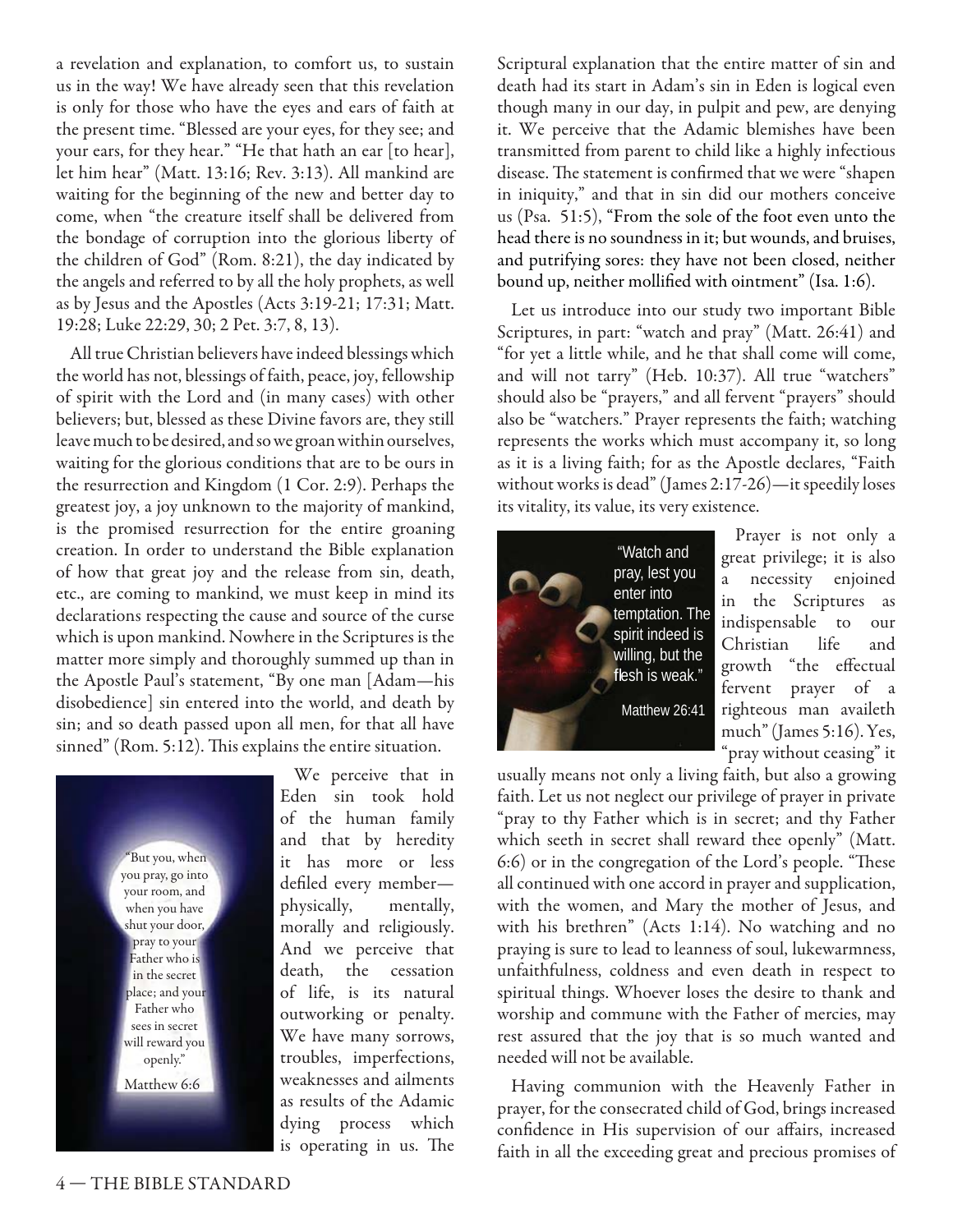His Word, increased realization of His leadings, past and present, increased love for all the brethren of Christ, and increased solicitude for their welfare and spiritual progress. Prayer is closely and actively identified with progress in spiritual things, progress in the development of the fruits of the Spirit, "But the fruit of the Spirit is love, joy, peace,

longsuffering, gentleness, goodness, faith, meekness, temperance" (Gal. 5:22, 23), toward God, the brethren and all men, including many of our enemies. As we all concede, justice is always first, then the fruits of the spirit can develop properly. We must take notice that joy is listed as the second of the fruits of the spirit. "These things have I spoken unto you, and that your joy might remain in you, and that your joy might be full" (John 15:11).

Matt. 26:41 tells us, however, that more than praying is necessary for Jesus' disciples. Watching also is required. Praying that does not fully represent the sentiments of the heart is apt very quickly to degenerate into a mere form of words—drawing nigh to God with the lips while the heart is far from Him, perhaps enwrapped in business and pleasure more than it ought to be!

If we are to make progress in the spiritual way we must not only pray for joy with the heart, but must also watch diligently. We must watch against the sinful tendencies of our own flesh, self-gratification and selfishness. We must watch against the allurements of the world toward worldly pleasures, worldly ambitions, honor among men, the love of money, etc. The more we search for the joys available to the Christian the more our adversaries will seek to deceive us.

He must watch against the wiles of the Adversary, whose deceitful attacks usually come upon the Lord's people as "an angel of light" (2 Cor. 11:13-15), to deceive them into error, and into forms and ceremonies of Churchianity. Satan substitutes (before the mind, affections and intentions) human sentiments, methods, works and objectives instead.

We have been given "the hope of the gospel" (Col. 1:23) and its various exceeding great and precious promises and by the incentive of these promises the Lord has called His people to walk, even to run by faith and not by sight, following in the steps of our dear Redeemer, in faithfulness even unto death, "For even hereunto were ye called: because Christ also suffered for us, leaving us an example, that ye should follow his steps" (1 Pet. 2:21).

Oh, what joy comes to the consecrated child of God when we enter into a prayerful conversation with our God! In Luke 11:1, 2 we are told that as Jesus "was praying in a certain place, when he ceased, one of his disciples said unto him, Lord, teach us to pray, as John also taught his disciples. And he said unto them, When

" T**rust** *in the LORD with all your heart, and lean not on your own understanding; in all your ways acknowledge Him, and He shall direct your paths.'' "*PROVERBS 3:5-6

ye pray, say, Our Father who art in heaven." Apparently Jesus usually prayed alone. We read that on some occasions He spent the entire night in prayer to God, His Father (Luke 6:12). No doubt the disciples noted the Master's frequency in prayer, and the great joy which He seemed to receive therefrom. Instead of urging them to pray, Jesus by His example taught them to desire the privilege and blessing of prayer. In due time they requested instruction. It is well

that we inquire who may pray, and for what things we may petition the great Creator and Heavenly Father, else we might be praying without authority.

Many are the unscriptural views respecting prayer. It is well that we notice that Jesus never taught the multitudes to pray, nor intimated that they should pray even though the multitudes with whom He was in contact were nominally people of God. The privilege of prayer is a very wonderful one: it implies that the suppliant is on terms of intimate acquaintance with the great Creator of the universe, the Heavenly Father, so that through Jesus he is welcomed into the Divine fellowship, communion and love, a combination which results in joy. According to the Bible, the first Gentile as such whose prayers were heard and who was received into God's covenant favor was Cornelius. And even his prayers were not acceptable until he had been instructed respecting Christ Jesus and His redemptive work and had become a follower of Him (Acts  $10:25-48$ ). Then his prayers and his consecration were acceptable to the Father, and he was received into the family of God as a son, who had the right or privilege of prayer, in everything by prayer and supplication with thanksgiving to let his requests be made known unto God (Phil. 4:6). This joy that we are discussing can come only from above and only enter the mind and heart of a consecrated believer.

Perhaps the greatest joy that can come to a consecrated child of God is giving oneself over to the Lord in baptism! We take our lesson on baptism from Acts 8—Phillip and the Ethiopian eunuch. It was evidently not of chance, but of providence, that the Ethiopian had under consideration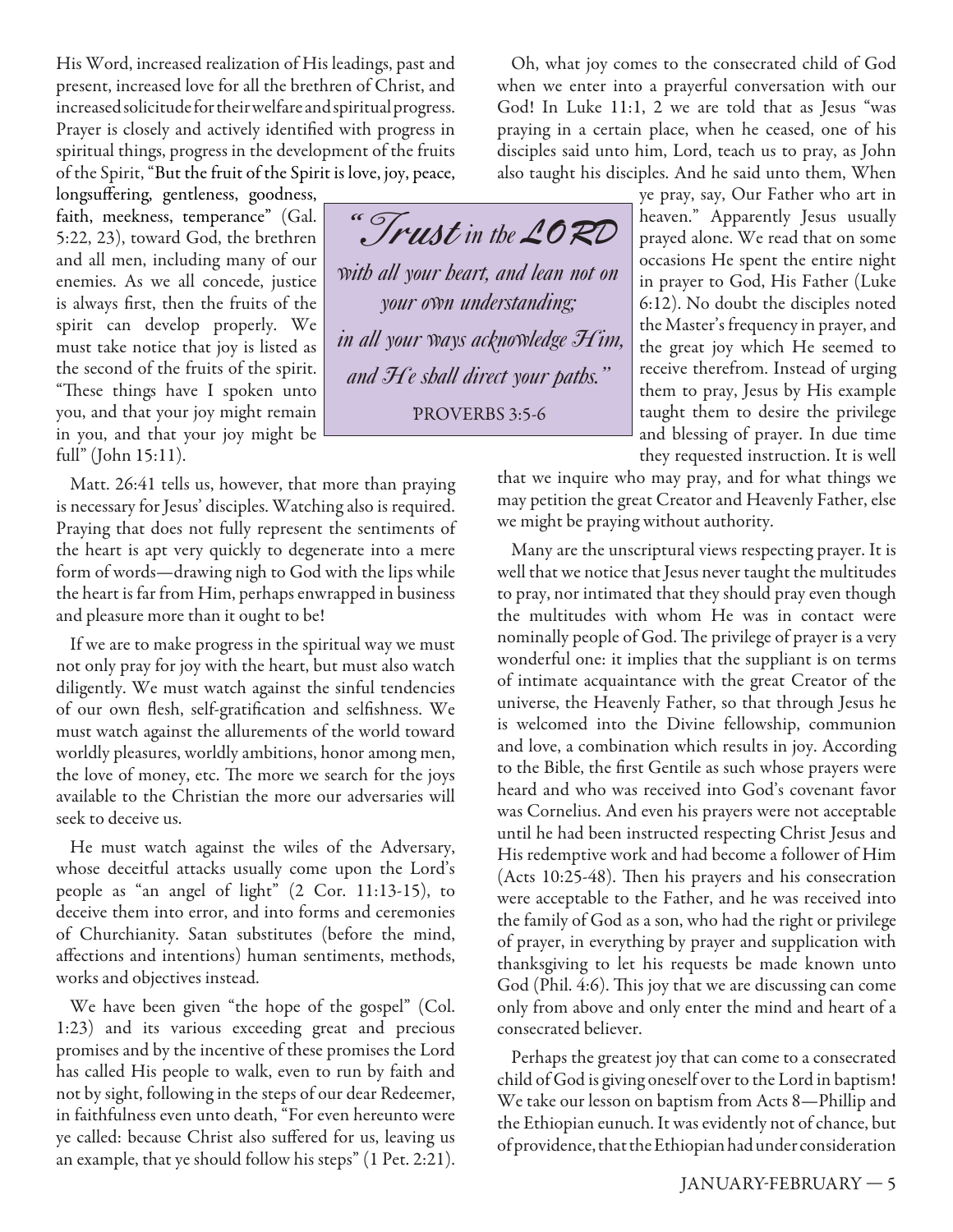the particular part of Isaiah's prophecy which refers to our Lord as the Lamb before His shearers opening not His mouth in protest; telling about His humiliation and how His life would be taken forcibly from Him; and instituting a query respecting His posterity. No wonder the occupant of the chariot was mystified; no wonder the Jews were all mystified. Unquestionably this prophecy, like the majority of prophecies, could be but imperfectly comprehended until fulfilled; it could be understood only in the light of its fulfillment, and then only by those in a proper attitude of heart and under the instruction and guidance of the holy Spirit.



We should notice in this connection, (1) that while the Scriptures are "the sword of the spirit, the Word of God," able to make wise, they cannot be understood until the Lord's due time. (2)

They can only be understood under the leading and instruction of the holy Spirit, and yet in this case (3) the holy Spirit was not exercised upon the one seeking answers, either through the Scriptures or through any mental process, but through the living representative of Jehovah; through the Gospel message, delivered by the Lord's representative and servant. The true child of God, who is searching after God by following the right paths and trusting to the Lord, according to His Word, will neither ignore nor reject the assistance, which God has been pleased to render through teachers in the Church. He will merely seek to find such teachers as God shall raise up, and the distinction between these and sectarian teachers; and one of his best, safest and surest methods of knowing the teachers whom the Lord will raise up, will be known by their humility, by their ability to make simple, clear, plain, the Word of God, which was "written aforetime for our admonition" (Rom. 15:4). This was the only credential offered by Philip in his ministry of the Truth. He had been taught of God through the Apostles, and was now able, in turn, to communicate to the hearing ear of his client the simple story of how Christ had come into the world to redeem the world, had died for man's sins, had risen, and ascended up to glory.

Philip undoubtedly further explained to his student,

that those who accepted Christ as their Savior, and who desired to become His disciples, taking up their cross to follow Him, should give their assent to this matter by baptism. Apparently, it did not take the eunuch long to decide what his course should be, and his readiness of heart to follow the Lamb, wherever He would lead, is indicated by his promptness to be baptized.



A heart that sees and hears the grace of God, and that truly accepts the same, must in due time, become so enthused with the things heard and seen, that it cannot refrain from expressing the outward manifestation of its joy and peace

and hope and trust and thankfulness. As the Apostles declared, "We cannot but speak the things which we have seen and heard." All Christians who, having received the light of Truth, having seen the grace of God in the Divine Plan, having tasted that the Lord is gracious, having heard the wonders of "so great salvation, which began to be spoken by our Lord, and was confirmed unto us by them that heard him"—these must not, cannot, keep silent or put their light under a bushel. All the joy, the calm, the revivifying freshness of the morning, are wrapped up in Him. When He appears, day appears, life appears, fruitfulness appears. "Thou wilt show me the path of life: in thy presence is fulness of joy; at thy right hand there are pleasures forevermore" (Psa. 16:11).

Let us consider the joy we can receive from religious industriousness. The faithful student of the Word, the zealous teacher of the Truth and the diligent cultivator of a character like that of Jesus we would properly say are industrious in religious respects. There is a sadness in that there are many among God's professed people who lack religious industriousness. They do not plow up by self-denial and world-denial the fields of their minds and hearts for sowing the seeds of Truth for a useful crop of godliness, but allow their minds' and hearts' fields to grow symbolic weeds, thorns, briers, thistles and at best only noxious grasses. They abound in various forms of selfishness and worldliness. Some of them do not sow the fields of their minds and hearts with the Word, but let them lie fallow, and remain destitute of Truth, and as a result room is given for the foul seeds of error from which no joy can be reaped.

Let us, Consecrated Epiphany Campers, help to instruct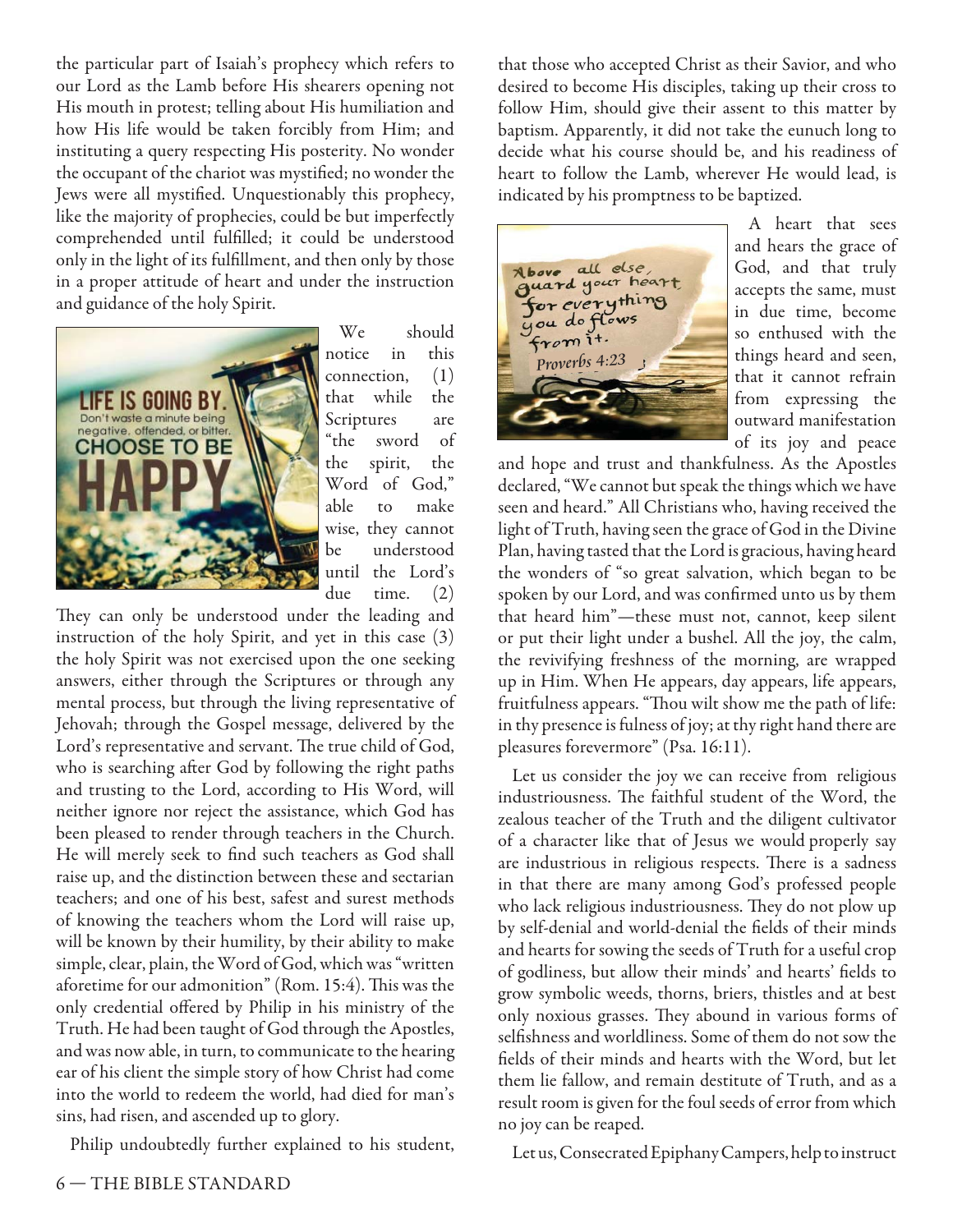others' minds to sow into them the good seed of the Kingdom blessings, in order to make such minds fruitful gardens for the Lord. And they also will be privileged to spread the good Word of God, which, if spread into responsive minds and hearts, yields an abundant fruitage. Much joy is received by properly caring for the gardens of our own hearts and minds, seeing to their proper cultivating, weeding, hilling, watering and soil-enriching, bringing forth the peaceable fruits of righteousness.



We must preserve our figurative gardens, guarding them against intruders; we must not have the birds of error come and pluck up the seed of the Word from the soft soil of the heart. We must rejoice in cultivating the Word into ripening fruits that are growing in our symbolic gardens. We are not to keep our minds and hearts under cover where the sunshine of God's love, the rain of His Truth and the kindly dues of His providence cannot reach. Let us by prayer go out under the symbolic heavens and obtain the needed nourishment to supply our needs. We should not desire to live under the protected conditions of a hothouse where we would not experience tribulation and break under the storm of trouble when it strikes us, wither under the fierce rays of a torrid sun that would fall upon us or freeze under the cold of frost when it covers us. Let us enjoy the joy of being industrious!

Another privilege that brings great joy to our frame is the art of pondering a pleasing thought or experience in our life "Ponder the path of thy feet, and let all thy ways be established" (Prov. 4:26). Our best pondering comes from a voice "behind you." It is to this Word of Divine inspiration, then, that the Prophet would direct the attention of all of us desiring wise counsel, and in that Word we hear the voice of God, saying, "This is the way, walk ye in it" (Isa. 30:21). When we come to the fork of the road—to some crisis in our experience—and know not whether to turn to the right or to the left, we should stop and ponder on the voice. We should turn to the Word of God, and by pondering its precepts and principles and its illustrations bearing on the perplexing subject, seek to learn the will of the Lord, asking also the leading of His Spirit and endeavoring to bring the mind into a loving, submissive and trustful attitude. "This is the way, walk ye in it," will be the plain answer to every humble, inquiring heart. Let us, with sincerity, ponder our faith and consecration as we rejoice in the joy of serving our Heavenly Father.

When we consider how much is said in the Scriptures about joy and rejoicing among God's people, we are deeply impressed with the thought that our Heavenly Father is very solicitous for the happiness of His children. The worldly minded cannot see this and they look upon God as a hard Master, without concern for the happiness of His children. This, however, is only because the natural man cannot receive the things of the Spirit of God, because they are spiritually discerned. But the spiritualminded have joyful meat to eat that the world knows not of; and their hearts rejoice, and their joy no man taketh from them. We do not cease to ponder over the thought that the wisdom that comes from above is first pure, then peaceable and easy to be entreated.



After many years of walking in the light and not in darkness, we become an even greater target for Satan. He would have us to walk in the swamp of error which is his kind of light. The world

also offers light of various kinds. It would have us become interested in the various kinds of secular truth or light, and spend much time in seeking and obtaining it. So it would detract from our study of the true Light by consuming much of our time and thought. The Apostle Paul exhorts us to walk not after the flesh but after the Spirit, the light. Walking in the light means progressing in that illumination which comes from the Source of light. This light is found in the Scriptures. Psa. 119:105, "Thy word is a lamp unto my feet, and a light unto my path." We are to be careful not to run ahead of the light, for that will make us go into darkness, just the same as if we lag behind. Let us not seek to be light-inventors and run ahead of the light of His Word.

How many times, while we are determined to do His will, we come to the fork in the road and do not know which fork of the road to take. When we come to making a decision we are to stop, look and listen, when we come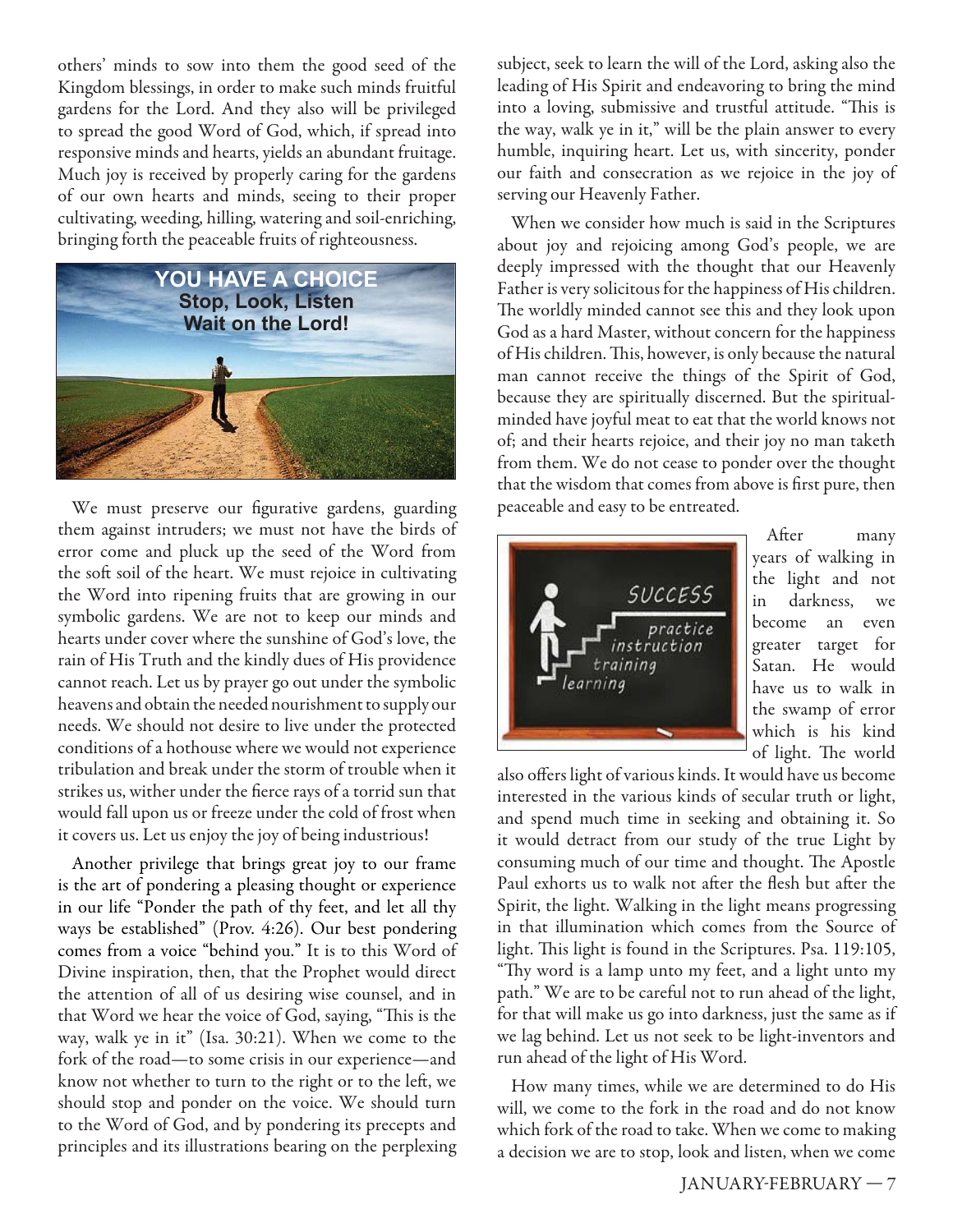to such places. As our beloved Pastor explained, there are especially three things which will help us in making the right decision. First, see to it that the thing is in harmony with the Lord's Spirit. Then, secondly, we are

to ponder carefully the precepts, teachings, examples, etc., of the Word, and compare them with our circumstances. If the problem still does not seem to be solved, there is a third thing to do, i.e., wait and watch for the providences of God to indicate what course should be taken. If by the Spirit, Word and providences of God we can see a proper course, we can go ahead, assured that it is His will for us.

The joy of doing the Lord's will, with the hope of hearing His words of comfort and approval "well done good and faithful servant" fill our hearts with a warm feeling like nothing else can do! If we set aside the swamp water of error and drink from the pure water of Truth we will be victorious in our trial. Oh, the cravings of the flesh and the world will attack us in seeking joy in our consecrated walk; however, if we seek continually to walk in the light of God's Word we will be victorious in our call. Oh, what a show of God's loving-kindness it will be to ponder the result of our fight to stand approved of God.

Paul was a poor man all his days, homeless, friendless, knocked about and persecuted, a sort of religious fanatic. But Paul, viewing the matter from the standpoint of his spiritual discernment, said, "I am exceeding joyful in all our tribulation" (2 Cor. 7:4); for he was one of that anointed body who, like his Lord and Head, could say, "I foresaw the Lord always before my face; for he is on my right hand, that I should not be moved: Therefore did my heart rejoice, and my tongue was glad" (Acts 2:25, 26). So the Psalmist bids us to rejoice, saying, "Rejoice in the Lord, O ye righteous; for praise is comely for the upright"



 $(Psa. 33:1)$ . This blessed joy, which so wonderfully lifts the soul above all the vicissitudes of the present life, is joy in the Lord, not a joy in earthly possessions, or earthly hopes and ambitions.

> Day by day it is the privilege of the consecrated child of God to realize the joy and favor of God, if, by walking in the path of life, the path of obedience and loving service, we draw near to God. "If a man love me," said our Lord Jesus, "he will keep my words: and my Father will love him, and we will come unto him, and make our abode with him" (John 14:23) and the more firmly our faith

lays hold upon the promise the more we will realize its fulfilment, and the more fully will our joys abound; for in the presence of the Lord is fulness of joy, no matter what may be the conditions and circumstances. If by faith we enter fully into the Lord's will and favor, who shall separate us from the love of Christ? Jehovah's Word "the Truth" is a strong persuasion for the Christian to have a confident faith that brings much joy even in the midst of tribulations. Let us by faith enter fully into the Lord's will and favor with a blessed realization of the abiding presence of our Heavenly Father, and our Lord Jesus at all times, and of their love and favor, and a faith that lays hold of all the exceeding great and precious promises of God.

Let us cultivate the Lord's acquaintance more, drawing near to Him in prayer, in the study of His precious Word, in meditation upon all His goodness, His providential care, the marked manifestations of His grace in our own individual experiences, and His precious promises which are all yea and amen in Christ Jesus. So "draw nigh to God, and he will draw nigh to you" (James 4:8), He will manifest Himself to you and take up His abode with you and bring unimaginable joy.

# **THE LORD'S SUPPER** *"For even Christ our passover is sacrifi ced for us: Th erefore let us keep the feast"* (1 Cor. 5:7, 8).

This year  $(2017)$  will be the 1984<sup>th</sup> year since our Lord's death date in A.D. 33. As we commemorate this anniversary of our Lord's death, it seems proper to restate the propriety of its commemoration, not only for the sake of new readers, but also to refresh the memory of all, by calling these precious Truths to mind. The Law, in 1615 B.C., was given as stated by our Lord in



John 7:19 "Did not Moses give you the law . . ." The Passover was—and still is—among Israelites one of the most important of their religious observances. It was the first feature of "the Law" given to them as a typical people.

The ceremony, as originally instituted, is described in Exod. 12. A lamb without blemish was slain, its blood was sprinkled on the doorposts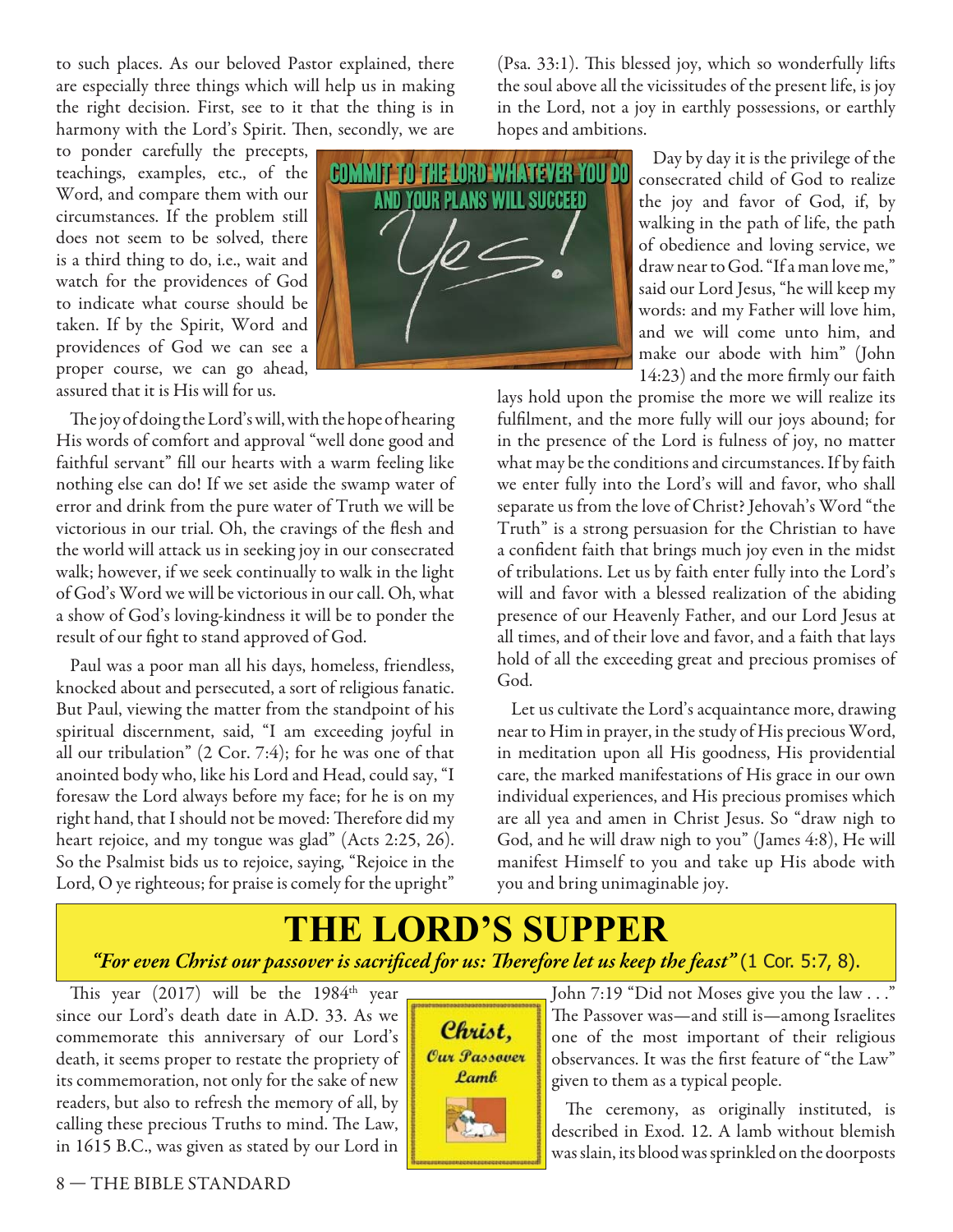and lintels of the house, and the family within ate the flesh of the lamb with u n l e a v e n e d bread and bitter herbs. On that night (the 14th of the first month, Jewish time), because of the sprinkled blood and the eaten lamb, the firstborn of Israel were passed over, or



spared, from the plague of death which visited and slew the firstborn of the Egyptians. On this account, and because Israel subsequently marched out from Egyptian bondage—free—therefore by God's command they commemorated it every year. "And this day shall be unto you for a memorial; and ye shall keep it a feast to the LORD throughout your generations; ye shall keep it a feast by an ordinance for ever" (Exod. 12:14). With this the Passover was instituted!

The Passover season draws near its beginning, as celebrated by Jews and Christians; however, the interest of Christians centers especially in the slaying of the lamb, which preceded the Passover feast. Those associated with Bible Standard Ministries [LHMM] will hold their celebration on the evening of April 9, 2017. We greatly regret, however, that while millions of Christians and Jews will in some formal ceremonies and in a complacent manner celebrate this great event of history, but few of either religion will discern the real significance of the celebration.



Oh, my dear brethren, if the Christian mind could be awakened thoroughly to the true significance of the Memorial, it would start a religious revival such as the world has never known. As the Apostle

declares, the god of this world has blinded the minds of many, and even some whose eyes of understanding are partially opened he describes as being blind and unable to see afar off, unable to see the deep things of God in

for so long a time, must have a foundation in fact. There must have been just such an occurrence in Egypt: the firstborn of Egypt must have perished in that tenth plague, and the first-born of Israel must have been preserved free from it—all that observed the rule to remain under the blood—else this widespread celebration of the event would have been unexplainable.

Let us rehearse the particulars connected with the institution of the Memorial by which the Israelites were held in a measure of serfdom by the Egyptians, and that when the time, in the LORD's providence, arrived for their deliverance, their masters sought selfishly to maintain their bondage and refused to let them go forth to the land of Canaan. One after another the LORD sent during the year nine different plagues upon the people of the land of Egypt, relieving them one after another when their king craved mercy and made promises which he afterwards broke. Finally, Moses, the servant of the LORD announced a great crowning disaster-that the first-born in every family of Egypt would die in one night, and that in the home of the humblest peasant as well as in the home of the king there should be a mourning, as a result of which they would be glad finally to yield and let the Israelites go—yes, urge them to go, and in haste, lest the LORD should ultimately bring death upon the entire people if their king continued to harden his heart and resist the Divine mandate.

The first three plagues were common to all in Egypt, including the district in which the Israelites resided: the next six plagues affected not the district occupied by the Israelites; and the last, the tenth plague, was declared to be common to the entire land of Egypt, including the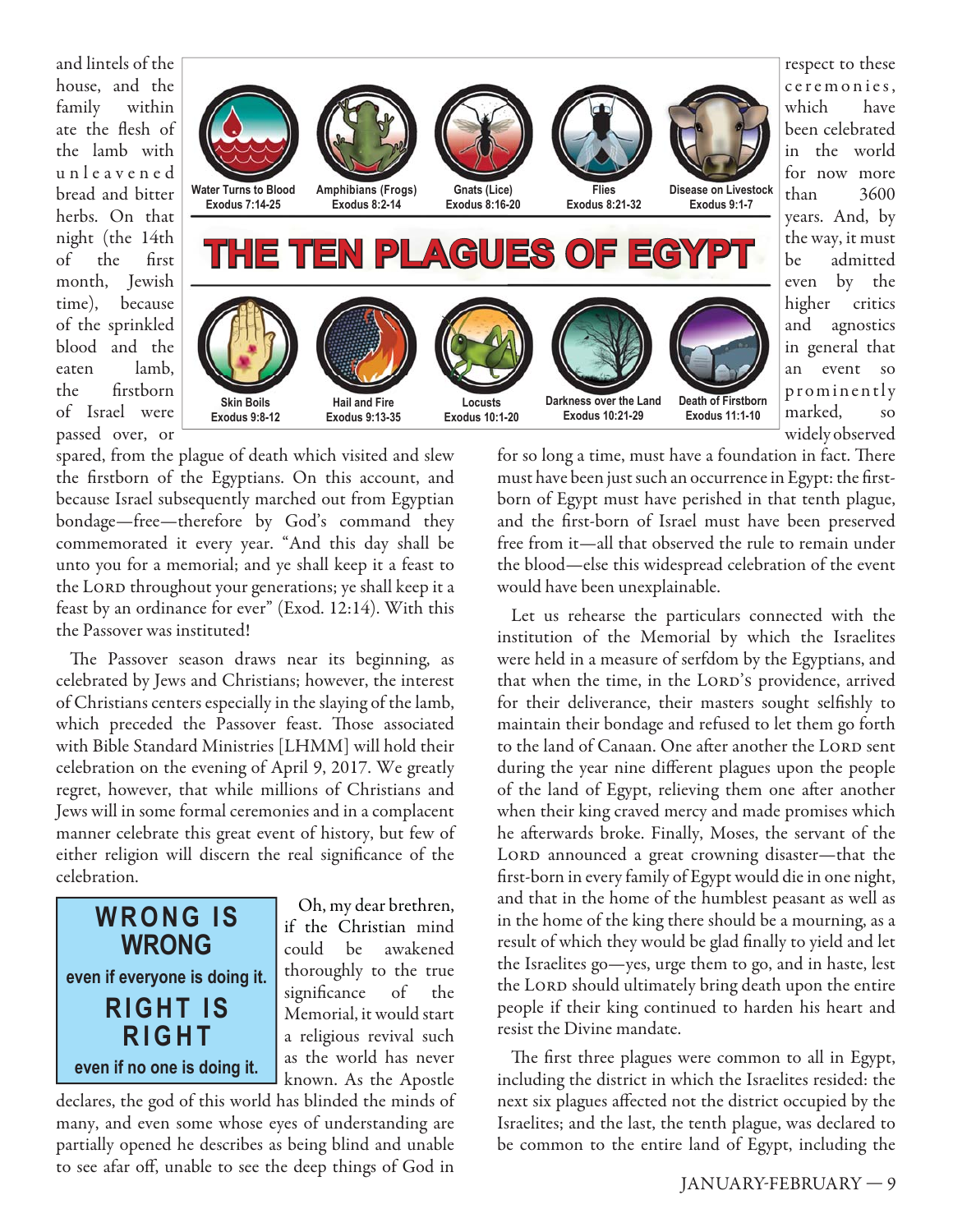land of the Israelites, except as the latter should show faith and obedience by providing a sacrificial lamb, whose blood was to be sprinkled upon the sides and lintels of

their doorways, and whose flesh was to be eaten in the same night, with bitter herbs and unleavened bread, the eaters standing staff in hand and girded ready for the journey—with full expectancy that the LORD would smite the first-born of the Egyptians with death and make them willing to let the Israelites go, and with full faith also that they would share in this calamity were it



killing (Exod. 12:3).

Jesus made His last and formal presentation to Israel as a nation, or house, five days before the Passover, as we read: "Then Jesus, six days before the passover, came to Bethany . . . On the next day [five days before the Passover] much people that were come to the feast, when they heard Jesus was coming to Jerusalem . . . went forth to meet him" (John 12:1, 12,

13). Then it was that their King came unto them "sitting on an ass's colt" (v. 15). Then it was that, unreceived, He wept over them and declared, "Your house is left unto you desolate. . . . Ye shall not see me henceforth, till ye shall say, Blessed is he that cometh in the name of the Lord" (Matt. 23:38, 39). In this Scripture the words "henceforth, till" brings to our attention the second coming of our Lord Jesus at the beginning of the Millennial day (1874 A.D.).

the Passover type which provides that the lamb must be received into the houses five days before the time of its

Only Jesus knew the importance of this Passover, the disciples knew not. He was alone; none could sympathize, none could encourage Him. Even had He explained to the disciples they could not have understood or appreciated His explanation, because they were not yet begotten of the Spirit. Nor could they be begotten until justified from Adamic sin-passed over, or reckoned free from Adamic sin, by virtue of the slain Lamb, whose shed blood ransomed them from the power of the destroyer which is death.

Being alone, Jesus was treading the narrow way which none before had trod, and in which He is the Forerunner and Leader, what wonder that His heart at times was exceedingly sorrowful, even unto death. When the hour had come they sat down to eat the Passover, and Jesus said unto the disciples: "With desire I have desired to eat this Passover with you before I suffer. For I say unto you, I will not any more eat thereof, until it be fulfilled in the kingdom of God" (Luke 22:15, 16). Doubtless He longed to have them understand how it would begin to be fulfilled, a little later on in that very day, by the slaying of the real lamb.

Probably one reason Jesus specially desired to eat this Passover with them was that He there designed breaking the truth of its significance to them to the extent that they could receive it; for, "as they did eat, Jesus took

not for the blood upon their door-posts and lintels.

The Israelites saw only the letter of this ceremony, and not its typical significance. So too might we have been in similar darkness had not God given us the key to its meaning by inspiring the Apostle to write (1 Cor. 5:7): "CHRIST OUR PASSOVER IS SACRIFICED FOR US."

Our attention being called to the matter, we find other Scriptures which clearly show that Jesus, "the Lamb of God," was the antitype of the Passover lamb, and that His death was as essential to the deliverance of "the church of the firstborn" from death, as was the death of the typical lamb to the firstborn of Israel. So, led of the Spirit, we come to the words and acts of Jesus of the last Passover which He ate with His disciples.

God is an exact timekeeper, and the slaying of the typical lamb on the 14th day of the first month foreshadowed or typified the fact, that in God's Plan, Jesus was to die at that time. And God so arranged the reckoning of time among the Jews that it was possible for Jesus to commemorate the Passover with the disciples, and then Himself be slain as the real "Lamb" on the same day. The Jewish day, instead of reckoning from midnight to midnight, as it is usually reckoned now, commenced at six o'clock in the evening and ended at six the next evening. Jesus and the disciples, by eating the Passover after 6:00 p.m., ate it "the same night in which he was betrayed," and the same 24-hour day on which He died. In this way every jot and tittle was fulfilled.

10 — THE BIBLE STANDARD Just five days before His crucifixion Jesus presented Himself to Israel as their King, to be received or rejected, when He rode to the city on the ass, fulfilling the prophecy, "Behold, thy King cometh unto thee" (Matt.  $21:5$ ), and fulfilling, at the same time, that feature of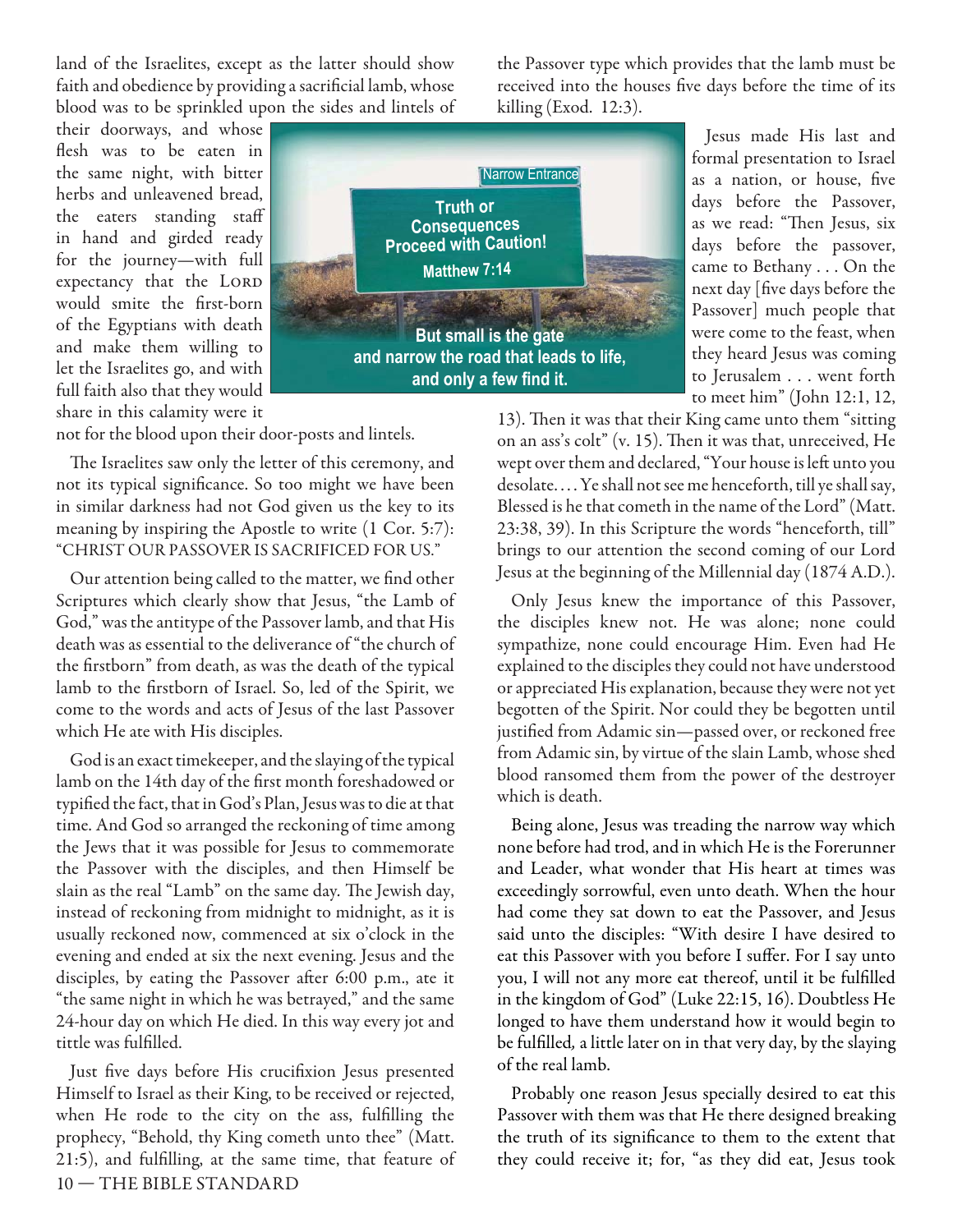bread, and blessed, and brake it, and gave to them, and said, Take, eat, this is my body" (Mark  $14:22$ ). "This is my body, which is given for you: this do in remembrance of me *.* . . . And he took the cup, and gave thanks, and said, Take this, and divide it among yourselves . . . . This cup is the new testament [covenant] in [by] my blood, which is shed for you" (Luke 22:17-20).



We cannot doubt that the design of the Master was to call their minds from the typical lamb to Himself, the Antitype, and to show them that it would no longer be proper to observe a feature of the Law which He was about to fulfil. And the bread and cup were to be to them thereafter the elements which, as remembrancers of Him, would take the place of the typical lamb. This considered, there is force in His words "This do in remembrance of Me"—no longer kill a literal lamb in remembrance of a typical deliverance, but instead use the bread and cup as representing my flesh and life, the basis of the real deliverance, the real passing over. Let as many as receive Me and My words from now on "do this in remembrance of Me" (v. 19, NKJ).

Our Lord instituted His Supper as the remembrancer of His death, and as a substitute for the typical Passover supper as observed by the Jews. We should asked why it was necessary that Jesus eat of the typical lamb first. We answer that He was born under the Law, and so must observe its every requirement. Since He at Calvary fulfilled the Law, that covenant is no longer in force on believers "For Christ is the end of the law for righteousness to every one that believeth" (Rom. 10:4).

It would be difficult to determine just when or why this impressive Passover date for the commemoration of our Lord's death began to be ignored, but it was, doubtless, as a matter of expediency, resulting from that compromising spirit which early began to mark the great falling away, which Paul foretold "Let no man deceive you by any means: for *that day shall not come*, except there come a falling away first, and that a man of sin be revealed, the son of perdition" (2 Thes. 2:3).

Christian people generally, judging mostly from the

varied practice of the nominal churches with regard to it, suppose that it really makes little or no difference when the Lord's Supper is celebrated. And under this impression, without much thought or examination, they interpret the words of Paul in 1 Cor. 11:26-"as often"to mean an indefinite time. It reads, "As often as ye eat this bread, and drink this cup, ye do show the Lord's death till he come." But a careful study of the context gives conclusive evidence that it was not an indefinite time but a definite time that was referred to. He tells them  $(v. 23)$ that he delivered to them that which he also received of the Lord *"*that the Lord Jesus the same night in which he was betrayed, took bread," *etc.* Here notice not only that the time selected by Jesus seemed the most appropriate, but that it was so appropriate that Paul was informed, by a special revelation from the Lord, that this was instituted the night He was betrayed.



How often could the One True Church break that bread and drink that cup as a proper Memorial of the Lord's death? Surely only on its anniversary. When American independence is celebrated, it is on its anniversary—the Fourth of July. It would be considered peculiar, at least, if some would neglect that day and celebrate it at sundry inappropriate times. And if, speaking of the Fourth of July, we would say, as often as ye celebrate ye do show forth the nation's birth, who would understand us to mean several times a year? Likewise also the Lord's Supper is only properly a celebration on its anniversary, and once a year would be *"*as oft en*"* as this could be done.

 JANUARY-FEBRUARY — 11 Some think that they find records in Scripture which indicate that the early Church ate the Lord's Supper every first day of the week. To this we answer, if this were true we would have no more to say on the subject; but where is the record? We are referred to Acts 20:7 "Upon the first day of the week, when the disciples came together to break bread, Paul preached unto them," *etc.* But is there any evidence in Acts 20:7 and similar verses that the bread was broken as a remembrancer of the Lord's death? If so, why was it never called "the Lord's Supper," which statement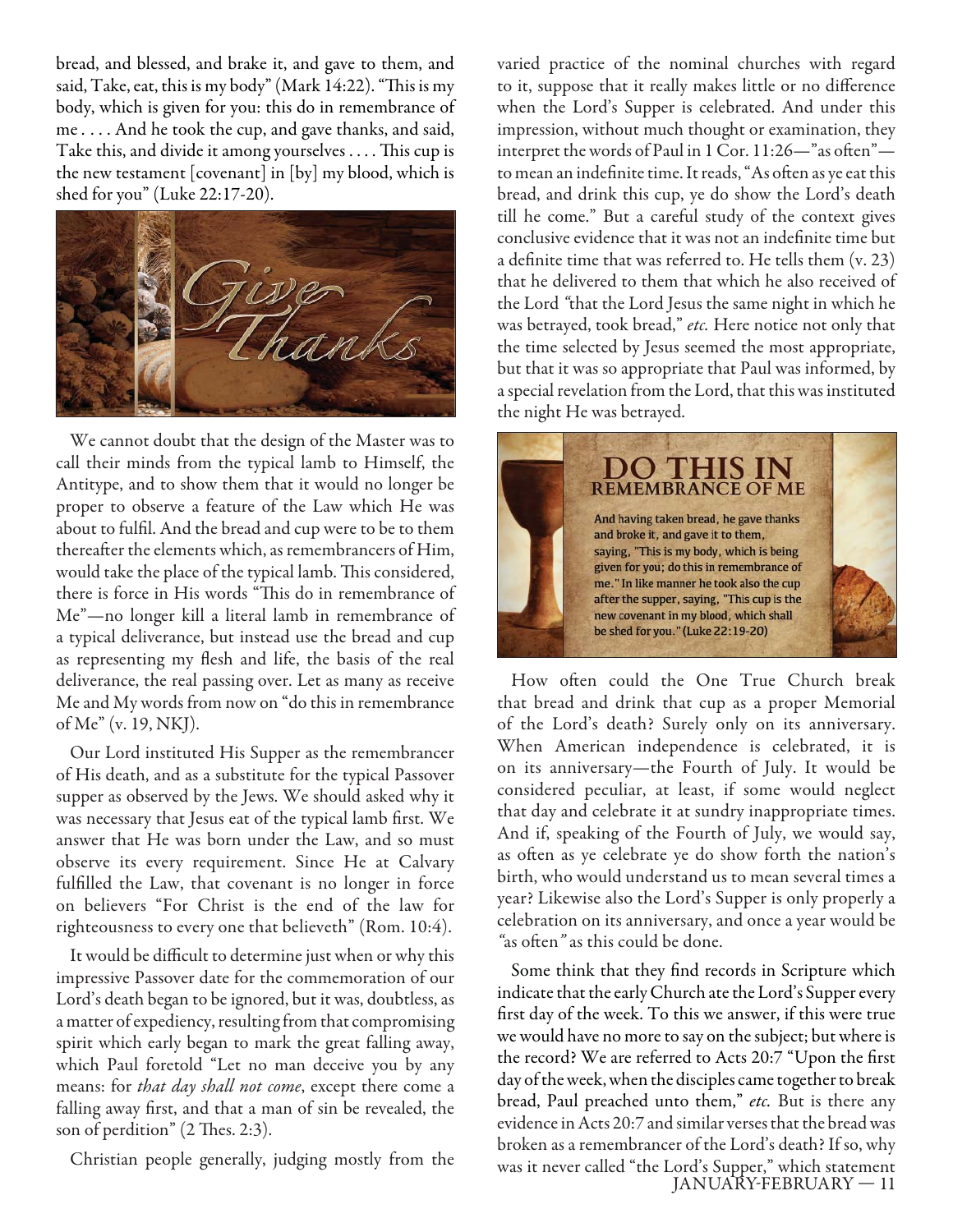is never omitted when the Memorial Supper is referred to and why was the cup omitted? Was the cup not as important an emblem as the bread? Take a similar expression: Jesus was known to the two disciples at Emmaus in the "breaking of bread" (Luke 24:35). Who will claim that that was more than an ordinary meal? Who will claim that they were eating the Lord's Supper? No one. All of the Lord's appearances to His followers after His resurrection were on the first day of the week, so it became known to them as the Lord's Day.

**BEWARE OF** THE HALF TRUTH. **ERROR MIXED WITH THE ORIGINAL TRUTH SPOILS THE WHOLE TRUTH** 

The day part of the first day of the week would be most inappropriate for the commemoration of our Lord's death. Instead of being set apart or used by the early Church to commemorate Jesus' death and the sorrowful scenes of the Lord's Supper, Gethsemane and Calvary, it was to them a glad day, of rejoicing, reminding them of the fact that "THE LORD IS RISEN INDEED." Therefore we see the appropriateness of its observance by the Church as a day of worship and praise.

The seeming custom of breaking bread on the first day, perhaps, had its origin in the fact that the disciples were few, and came sometimes long distances to meet together, and socially ate their meal together. Perhaps, too, a blessed association of thought and interest lingered around the "breaking of bread" on the first day, when they remembered how Jesus manifested Himself repeatedly to them on that day—after His resurrection—and how it was while they were eating that He made Himself known to them (Luke 24:35, 43; John 20:19). "Jesus said unto them, 'come and eat breakfast.' Yet none of the disciples dared ask Him, 'who are you?'—knowing that it was the Lord" (John 21:12 NKJ). Oh, our Lord, while dismissing the self-satisfied, fault-finding quibbles of the Pharisees, took time and care in making His Truth clear and plain to the humble, earnest seekers of His Truth.

We believe it would be profitable to point out the significance of both emblems, the broken loaf and the cup. Of the bread Jesus said, "This is my body," that is, it represents My flesh, My humanity. This was broken or sacrificed for us. Unless He had sacrificed Himself for us, we could never have a resurrection from death to future life; as He said, "Except ye eat the flesh of the Son of man . . . ye have no life in you" (John 6:53). Not only was the breaking of Jesus' body to provide Bread of life, of which if a man figuratively eat he shall never die, but it also opened the way to life, a narrow way, and broke or unsealed and gave us access to the Truth, as an aid to walk

the way which leads to life. And we see that it was the breaking of Him who said, "I am the way, the truth, and the life; no man cometh unto the Father, but by me" (John 14:6).

> When we eat of the broken loaf, we should realize that had Jesus not died been broken for us*—*we would never have been able to come to the Father, would never have been privileged to appropriate justification through His broken body, but would have remained forever under the curse of Adamic sin and in the bondage of death.

Another thought to consider is the bread was unleavened. Leaven is corruption, an element of decay, a type of sin and the decay and death which sin works in mankind. So, then, this symbol declares that Jesus was free from sin, a Lamb without spot or blemish, "holy, harmless, undefiled." Had Jesus been of Adamic stock, had He received the life principle in the usual way from an earthly father, He too would have been leavened, as are all other men, by Adamic sin; but His life came unblemished from a higher, heavenly nature, changed to earthly conditions, therefore He is called the Bread from heaven (John 6:41). Let us then appreciate this Bread as pure, unleavened, and so let us eat of Him; eating and digesting Truth, and especially this Truth; appropriating by faith His righteousness to ourselves, we realize Him to be both the way and the life*.*

The Apostle by Divine revelation communicates to us a further meaning in this remembrancer. He shows that not only did the loaf represent Jesus individually, but that after partaking of Him (after being justified by appropriating His righteousness), the prospective Body members (His Bride) by consecration could be associated with Him as parts of one loaf (one Body) to be broken for—and in a like manner to become—food for the world (1 Cor. 10:16). This same thought, of Body members sharing in the sufferings and death of Christ, and becoming joint-heirs with Him of His glory and associates in the work of blessing and giving life to all the families of the earth, is expressed by the Apostle repeatedly and under various figures; but when he compares the Church to the "one loaf" broken, it furnishes a striking and forceful illustration of the Body's union and fellowship with its Head.

He says, "Because there is one loaf, we, the many [persons], are one body; for we all partake of the one loaf." "The loaf which we break, is it not a participation of the body of the Anointed one?" (1 Cor. 10:16, 17, Diaglott.)

We now consider the cup which represents the life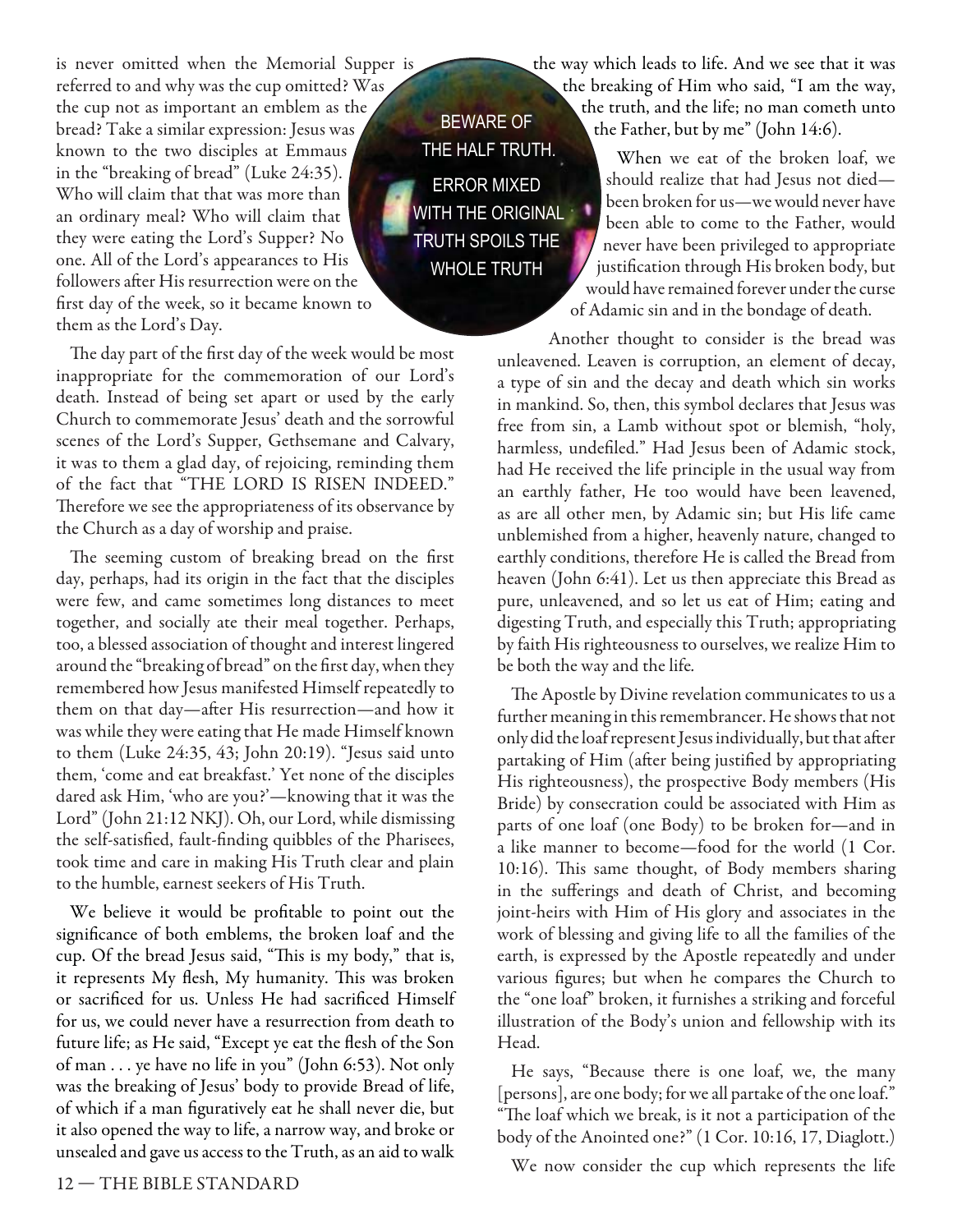given by Jesus—the sacrifice—the death. "This is my blood [symbol of LIFE given up in death] of the new testament [covenant], shed for many for the remission of sins"; "Drink ye all of it" (Matt. 26:27, 28).

**Always Praise and honour God for what he has done for us. Acknowledge that he is the reason for your success. The glory of god is the beauty of His spirit—It is the beauty that emanates from his character.**

It is by the giving up of Jesus' life as a ransom for the life of the Adamic race, which sin had forfeited, that a right to life comes to mankind (Rom. 5:18,

19). Our faith appropriates justification through His shed blood, as well as His broken body. Jesus' shed blood was the "ransom for all," but His act of handing the cup to the disciples, and His asking them to drink of it, was an invitation to them to become partakers of His sufferings, or, as Paul expresses it, to "fill up that which is behind of the afflictions of Christ" (Col. 1:24). "The cup of blessing, for which we bless God, is it not a participation of the blood [the shed blood—the death] of the Anointed one?" (1 Cor. 10:16 Diaglott).

Jesus attached this significance to the cup elsewhere, indicating that it is the cup of sacrifice, the death of the humanity of the Body members (His Bride). For instance, when asked by two disciples a promise of future glory in His Throne, He answered them: "Ye know not what ye ask. Are ye able to drink of the cup that I shall drink of?" On their hearty affirmation Jesus answered, "Ye shall drink indeed of my cup."

Let us at this time speak as to who may partake of the Memorial. This is left open for each individual to decide whether he or she has or has not the right to partake of this bread and this cup. If one professes to be a disciple, a fellow disciple may not attempt to judge his heart— God alone reads that with positiveness. And though the Master knew beforehand who would betray Him, nevertheless one who had "a devil" was with the twelve. Because of its symbolism of the death of Christ, therefore let all beware of partaking of it ignorantly, unworthily, improperly—not recognizing through it "the Lord's body" as our Ransom.

"But let a man examine himself," let him see to it that in partaking of the emblems he realizes them as the Ransom-price of his life and privileges; and furthermore that he by partaking of them is pledging himself to suffer for Christ's sake, else otherwise his act of commemoration will be a condemnation to his daily life before his own conscience— "For he that eateth and drinketh unworthily, eateth and drinketh condemnation to himself, not discerning the Lord's body" (1 Cor. 11:29 Webster's Bible Translation). Obedience before the LORD is part of being just in developing our character to be like our Lord "Though he were a Son, yet learned he obedience by the things which he suffered" (Heb. 5:8).



Through lack of proper appreciation of this remembrancer, which symbolizes not only our justification, but also our consecration, the Apostle says, "Many are weak and sickly among you, and many sleep" (1 Cor. 11:30). The truth of this remark is evident; a failure to appreciate and a losing sight of the Truths represented in this supper are the cause of the weak, sickly, and sleepy condition of many believers in and out of the nominal church. Nothing so fully awakens and strengthens the truly consecrated as a clear appreciation of the Ransomsacrifice. "Let a man examine himself and so let him eat of that bread and drink of that cup."

Let our minds, in prayerful thought, follow the Redeemer to Gethsemane's Garden, and behold Him "Who in the days of his flesh, when he had offered up prayers and supplications with strong crying and tears unto him that was able to save him from death, and was heard in that he feared" (Heb. 5:7). Yes, Jesus prayed to His Father who was able to save Him out of death—expressive of the Master's fear of death lest in some particular He might have failed to follow out the Father's Plan and therefore be thought unworthy of a resurrection. We notice how our Lord was comforted by the Father through the angel with the assurance that He had faithfully kept His consecration vow and that He would surely have a resurrection as foretold. We behold how calm He was thereafter, when, before the High Priest and Pilate, and Herod and Pilate again—as a lamb before her shearers is dumb so he opened not His mouth in selfdefense. We see Him faithful, courageous to the very last,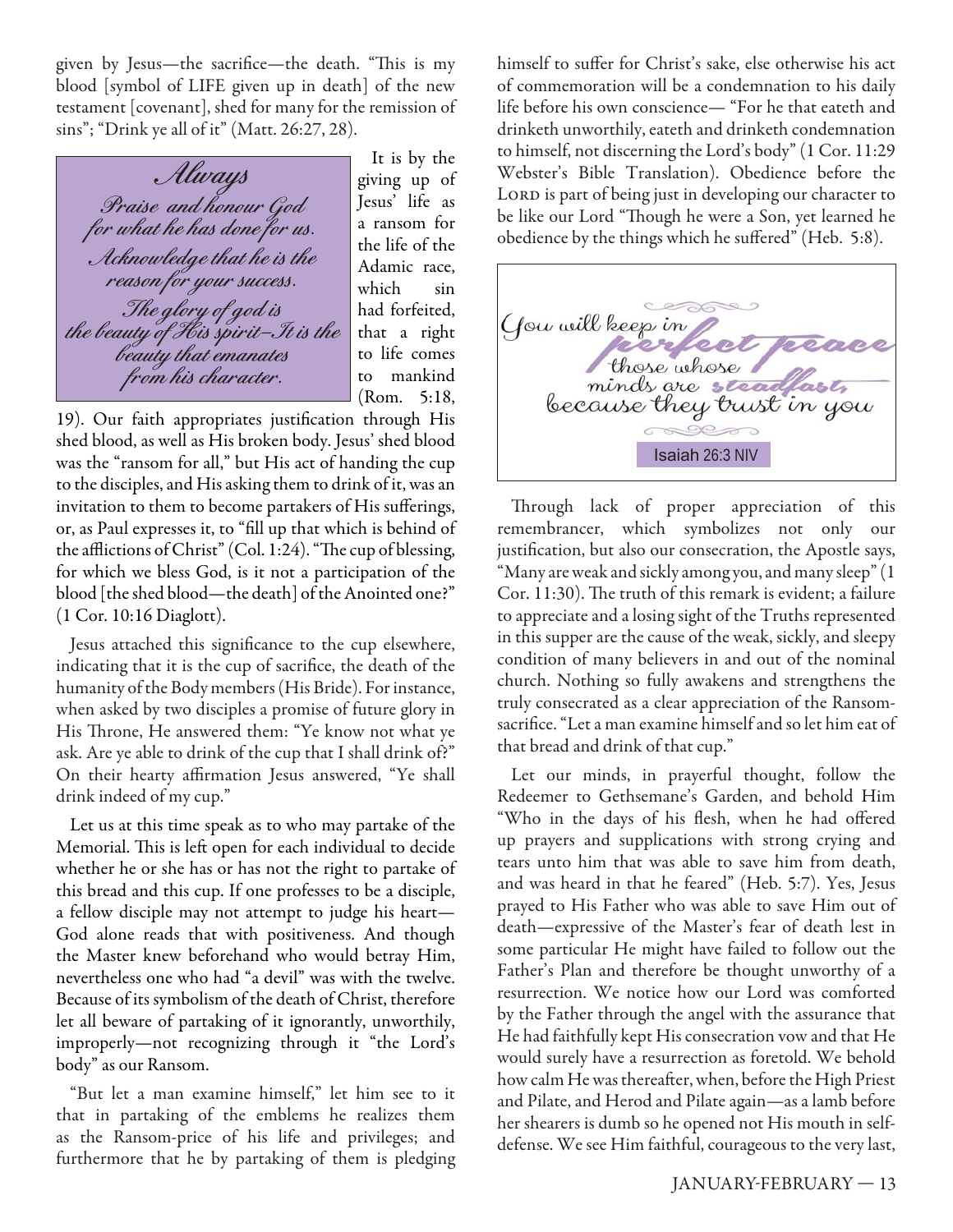and we have His assurance that He could have asked of the Father and had more than twelve legions of angels for His protection; but instead of petitioning for aid to escape His sacrifice, His petition was for aid to endure it faithfully. What a lesson for all who are His footstep followers!

Let us exercise our privilege to celebrate this time of Memorial by partaking of the emblems in communion [common-participation]. With every annual celebration of this Memorial we recognize the foundation of all our hopes as resting in the dear Redeemer's sacrifice for our

sins, the heart communion with Him, the heart feeding upon Him, the heart communion with fellow-believers and the heart realization of the meaning of our covenant of sacrifice. Sacrifice is the real communion that if faithful, we will carry out day by day throughout the year. Our desire is to be daily broken with our Lord, and continually feeding upon Jesus' merit, growing strong in the Lord and in the power of His might. What a burning of heart for further appreciation and growth in the privileges of service to which we are called, not only as respects the present but also as respects the future.



# **PRIDE LOSES**

Humility Exalts God & Others at the Expense of Self, Philippians. 2:3; Gains what it does not seek, Matthew 23:12; Draws God's favor, Proverbs 3:34

Focuses on others' failures

Self righteous, overly critical, and fault finding

Looks at their life through a telescope but others through a microscope.

Have to always prove that they are right; must win every argument.

Looks down on those who aren't as 'spiritual' or 'committed' as they are.

Thinks they know who is truly proud and truly humble.

# **HUMILITY WINS**

**Pride Exalts Self at the** Expense of God & Others, John 1:9; Always loses what it seeks, Proverbs 11:2; Draws God's opposition, James 4:6.

Realizes how far they fall short and have overwhelming sense of their need to grow.

> Compassionate and forgiving.

Looks for the best in others.

Seeks to win people, not arguments

**Realizes only God** (1 Cor. 4:5) truly knows the motives of a persons heart and so gives the person the benefit of the doubt..

Leaves the judgement of the heart in God's hands.

### **ENCOURAGING LETTER FROM**  webresponse @biblestandard.com

Dear Servants of God,

Thank you for your nice reply. We greet you in the lovely name of Jesus Christ, the lord of Glory. We recommend you for taking time and effort to send us your inspirational teachings, e.g booklets and magazines. We cannot tell you how much our hearts rejoiced, when we saw your booklets and magazines. We felt the power of God on this ministry and we believe that this is the work of God, because God's plan for the next phase of your call is already in action.

As we went through your teachings, your teachings was so inspirational to all of us. We were blessed above our limited expectations, when we read it, our members were glued i studying the booklets and magazines seriously. We can say that these booklets and magazines you sent are really doing something in our lives. These messages has moved us to read with more fuel for the fire, with more words that expand our ministry here in Kisii county and Migori Kenya.

We have been privileged to meet a wonderful man of God, brother zablon who taught us more deeper. We really appreciate and feel comfortable for the teachings you sent to us. We request you if possible send us the Bibles for more references to our Bible study groups.

May the peace and love of God be with you brother and sisters in the lord. Greet your family large and Church members. We shall be looking forward to hear fro you with more regards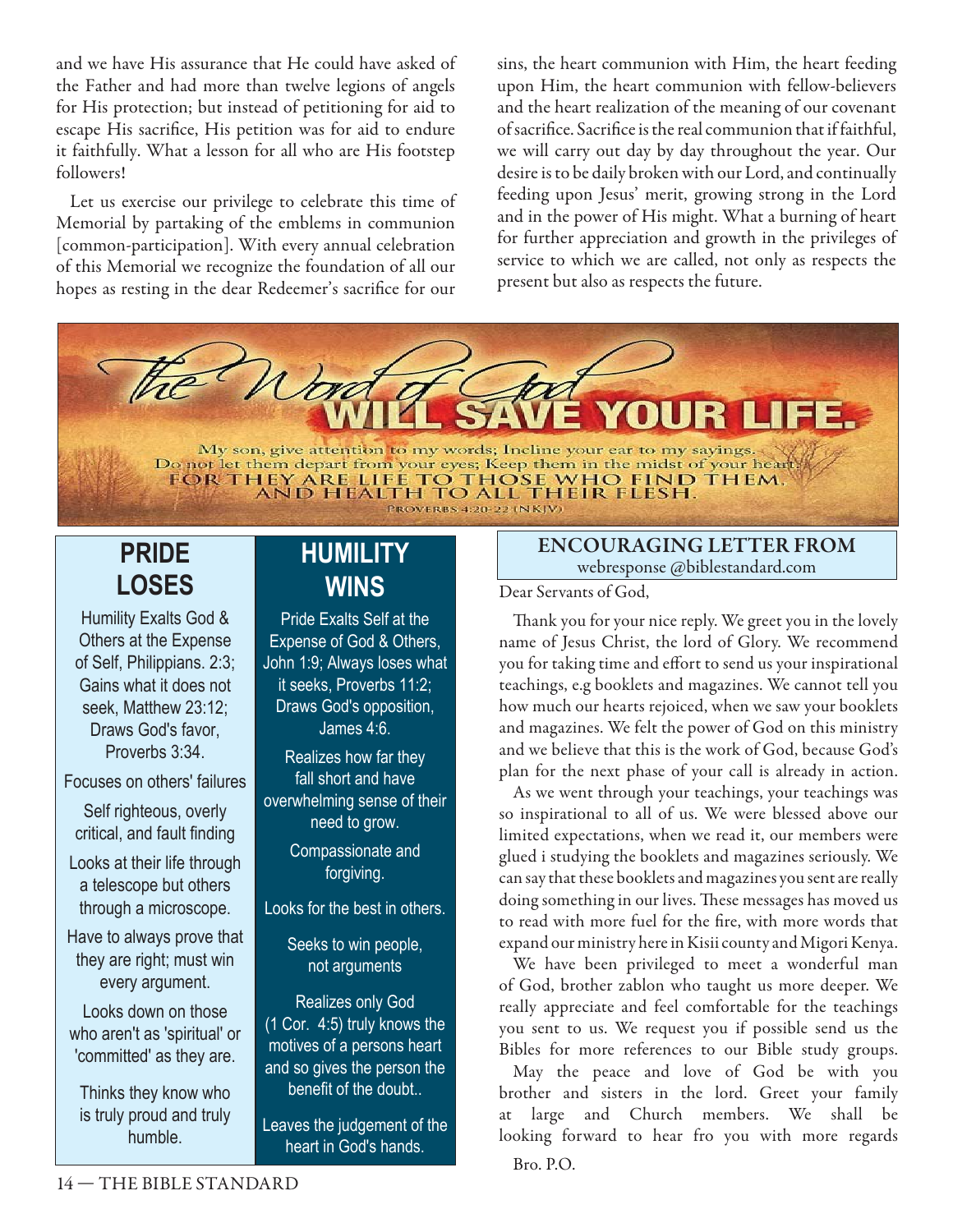

#### YEARS -

28,000

35,000

# **Not Dead But Sleepeth (Awakening )**

When Jesus found the mourners bewailing the death of Jairus' daughter, He put them forth, saying, "The maid is not dead, but sleepeth." Then He awakened her. Man does not die the same as beast. Although death to man and beast is cessation of life, yet to man God has given precious promises of a future life by a resurrection. There are numerous assurances that mankind shall be restored from death to receive things promised. Therefore the Scriptures speak of man as not dying, but merely falling asleep.

The unconscious sleepers are all promised an awakening in the Resurrection Morn. Jesus declared that all in their graves shall hear His voice and come forth—some to a life of eternal reward, for present faithfulness; others to a trial, or judgment, to determine their everlasting destiny.—John 5:28,29 R.V.

Jesus awakened Lazarus, whose sisters were Martha and Mary, at whose home He frequently stopped at Bethany. When Lazarus was seriously sick, the sisters sent Jesus the message, "Lord, he whom Thou lovest is sick." To their surprise he allowed Lazarus to die. Mentioning the matter to His disciples, He said, "Our friend Lazarus sleepeth," and later, "Jesus said unto them plainly, Lazarus is dead." Jesus said not a word about the dead going to Heaven, purgatory or hell, as was once believed. See John 3:13;11:13,14; Acts 2:29-35.

This word sleep has long been used as symbolical of death. "Abraham slept with his fathers," and his fathers were heathens. St. Paul refers to "those who sleep in Jesus," and tells us "We shall not all sleep," referring to those who remain alive until the establishment of Messiah's Kingdom, and the First Resurrection—at the beginning of His Reign. These sleep neither in Heaven, purgatory nor a hell of torment. The Bible declares, "They that sleep in the dust of the earth shall awake," some to shine as stars, and others to be in contempt and shame, until they have demonstrated their repentance and loyalty.—Daniel 12:2.

## **Lesson 61**

- 1\* Who came to Jesus regarding his dying daughter? Mark 5: 22-24. Par. 1
- 2\* When Jesus came into the Ruler's house what did He say about the daughter that had died? Matt. 9: 23-26
- 3\* What is death to man and beast?
- 4\* Has God promised man a future life?
- 5 Why do the Scriptures speak of man as not dying, but merely falling asleep? Studies, Vol. 5, pages 329, 344, and 346.
- 6\* What are all the unconscious sleepers promised?
- 7 What did Jesus declare in John 5: 28, 29? If your version has the word "damnation" what would be a better translation? See Expanded Biblical Comments.
- 8\* Who were Lazarus' sisters and where did they live? Par. 2
- 9\* What did Jesus say to His disciples regarding Lazarus' death? John 11: 11, 14
- 10\* Did Jesus say anything about the dead going to Heaven or hell?
- 11\* What word has been used as a symbol of death? Par. 3
- 12\* Who does St. Paul refer to as "those who sleep in Jesus"? 1 Thes. 4: 14, Studies, Vol. 5, page 328.
- 13\* Who are those that are referred to as "we shall not all sleep" and have part in the First Resurrection? 1 Cor. 15: 51. See Expanded Biblical Comments.
- 14\* Did they sleep in Heaven or a hell of torment? Par. 4
- 15\* If not, where did they sleep? Dan. 12:2. See Expanded Biblical Comments.



\* The questions marked with an asterisk are especially for children.

If you have enjoyed this series of studies from "THE PH DRAMA OF CREATION," you may wish to purchase the book its accompanying study guide prepared with questions for adults and children. We have a new shipment of these books in an attractive soft-cover binding.

|        | IOTO THE PHOTO DRAMA OF CREATION               | \$6.40 |
|--------|------------------------------------------------|--------|
|        | and STUDY GUIDE                                | \$5.75 |
|        | both Photo Drama and Study Guide (set) \$11.00 |        |
| lze in |                                                |        |